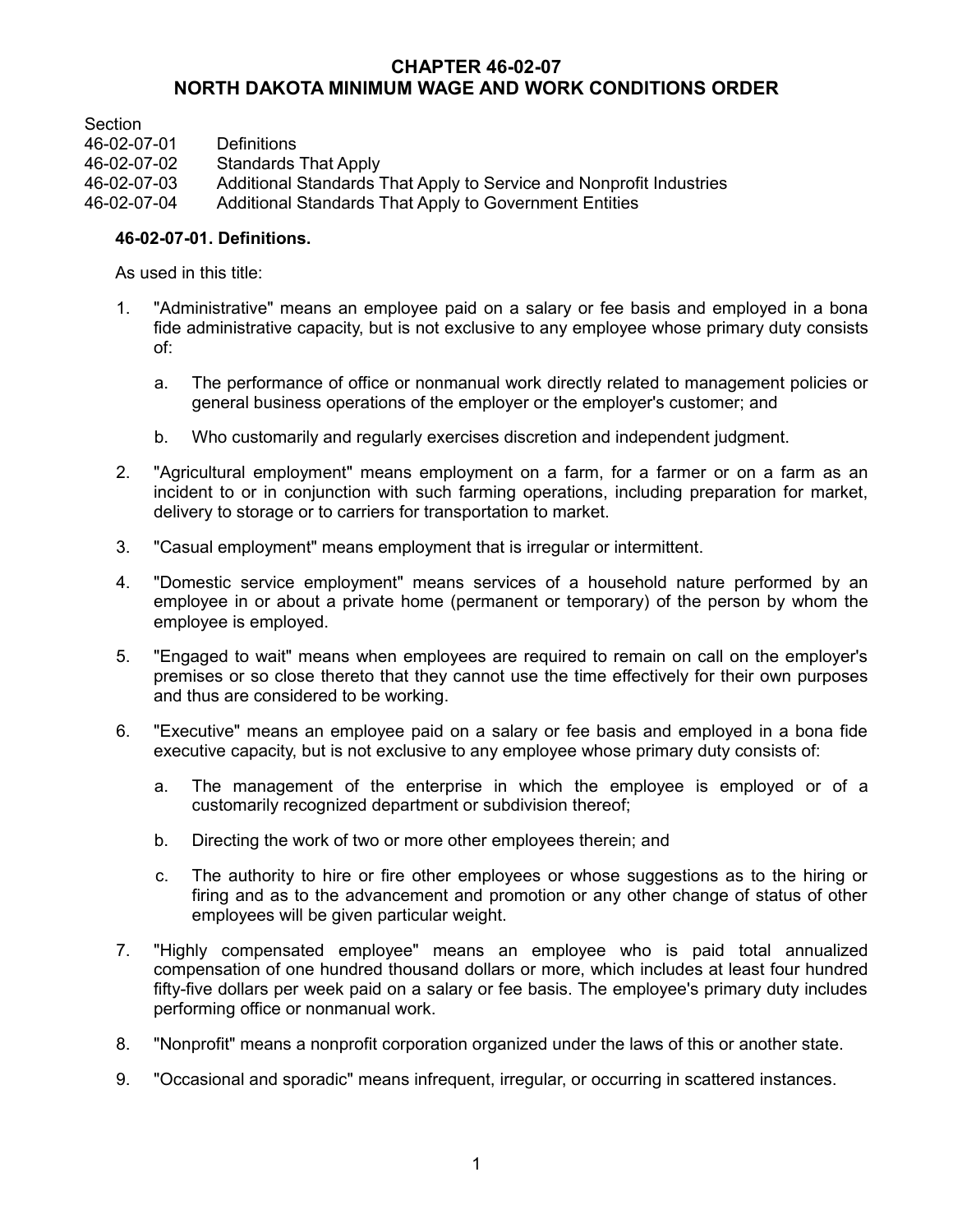- 10. "Professional" means an employee paid on a salary or fee basis and employed in a bona fide professional capacity, but is not exclusive to any employee whose primary duty consists of:
	- a. Work requiring knowledge of an advanced type in a field of science or learning customarily acquired by a prolonged course of specialized intellectual instruction and study as distinguished from a general academic education and from an apprenticeship, and from training in the performance of routine mental, manual, or physical processes.
	- b. Work requiring the consistent exercise of discretion and judgment in its performance; and
	- c. Work that is predominately intellectual and varied in character (as opposed to routine mental, manual, mechanical, or physical work) and is of such character that the output produced or the result accomplished cannot be standardized in relation to a given period of time.
- 11. "Residential care establishment" means an institution primarily engaged in the care of the sick, the aged, or the mentally ill residing on the premises requiring general treatment or observation of a less critical nature than provided by a hospital. Such institutions may include nursing homes, rest homes, convalescent homes, homes for the elderly and infirm, and the like.
- 12. "Retail establishment" means an establishment in which seventy-five percent or more of the annual gross sales are sold to the final consumer and are not sold for resale, and is recognized as retail sales or services in the industry.
- 13. "Salary or fee basis" will be interpreted according to the Federal Fair Labor Standards Act.
- 14. "Service employee" means any employee who is providing direct service to the customer and to whom that customer shows appreciation for that service by tipping that employee for the direct service. The employee must regularly and customarily provide personal face-to-face service to individual customers, which the customer would recognize as being performed for his or her benefit. Services such as cooking and dishwashing are not included.
- 15. "Service industry" means an industry in which the principal activity is to provide goods and services directly to the consuming public.
- 16. "Taxicab driver" means an individual employed as a driver by a taxicab company; where the service is a computer or radio dispatched door-to-door service but not a motorcoach or a routed system.
- 17. "Tip credit" means the amount or percentage by which an employer is allowed to reduce the minimum wage for a tipped employee.
- 18. "Tip pooling" means when two or more tipped employees agree to pool their tips and split them as agreed upon.
- 19. "Tipped employee" means any service employee in an occupation in which the employee customarily and regularly receives more than thirty dollars a month in tips.
- 20. "Total annualized compensation" means commissions, nondiscretionary bonuses, and other nondiscretionary compensation earned on a basis of a fifty-two-week period, but does not include board, lodging, or other employer-provided facilities, payments for medical insurance or life insurance, or contributions to a retirement plan or other fringe benefits.
- 21. "Waiting to be engaged" means when employees are on call and not required to remain on the employer's premises, but are required to respond to a beeper or leave word at home or the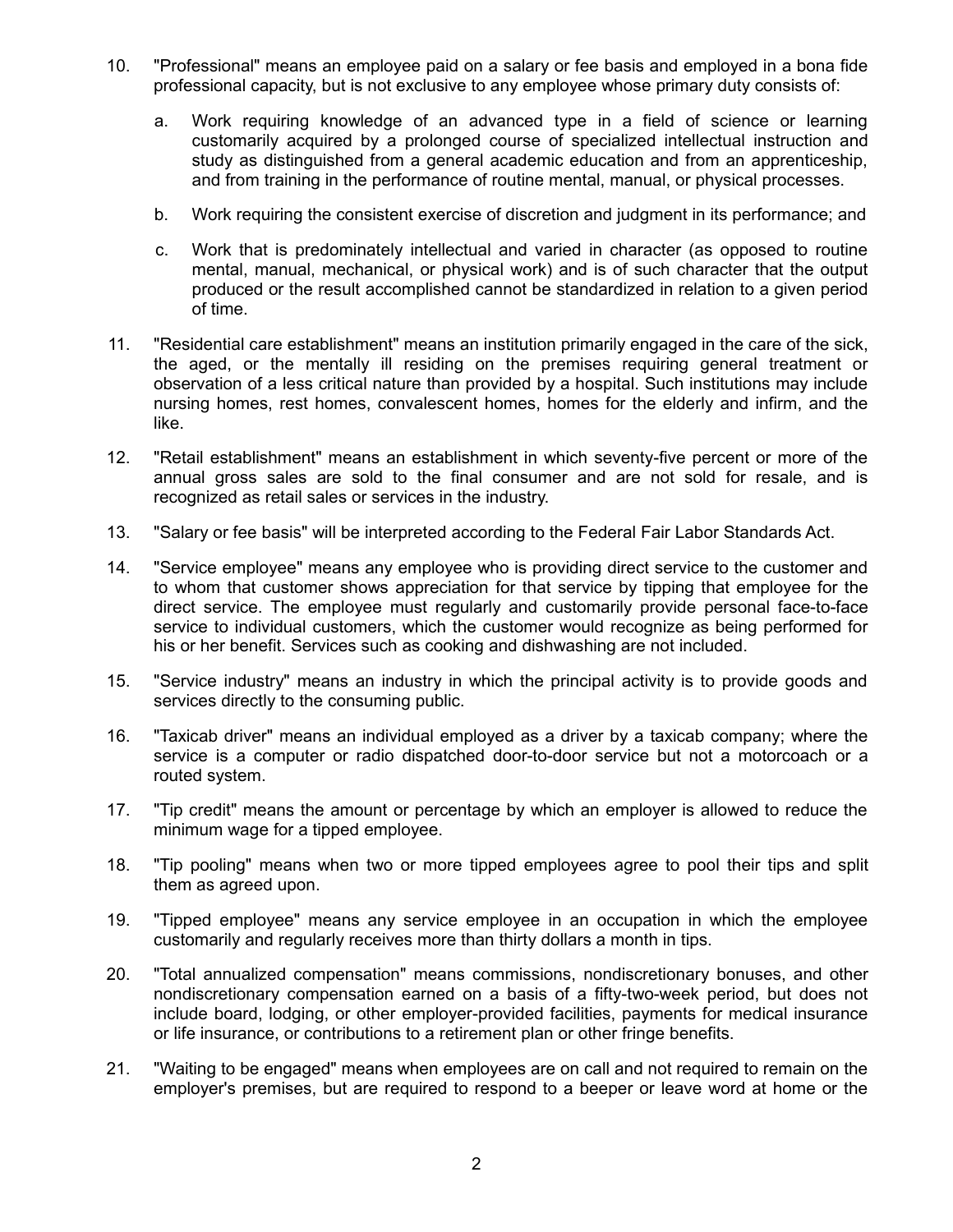employer's business where they may be reached. Employees are not considered to be working while in this status.

22. "Week" means any consecutive seven-day period established by the employer.

**History:** Effective May 1, 1994; amended effective March 1, 1998; October 1, 2012. **General Authority:** NDCC 28-32-02(1), 34-06-04 **Law Implemented:** NDCC 34-06-03, 34-06-09, 34-06-11, 34-06-12

#### **46-02-07-02. Standards that apply.**

1. The North Dakota minimum wage is set forth in North Dakota Century Code section 34-06-22.

The following are exempt from minimum wage and working conditions provided in this chapter:

- a. Employees of nonprofit camps that are directly youth-related and intended for educational purposes.
- b. A guide, cook, or camp-tender for a hunting or fishing guide service.
- c. Golf course caddies.
- d. Any person in a program for youthful or first-time offenders designed as an alternative to incarceration if the person:
	- (1) Voluntarily enters into the program for personal benefit;
	- (2) Does not displace regular employees or infringe on the employment opportunities of others;
	- (3) Is under the supervision or control of a court; and
	- (4) Performs the work without contemplation of pay.
- e. Prison or jail inmates who do work for the prison, jail, institution, or other areas directly associated with the incarceration program. The work must be performed for the prison, jail, institution, state, or a political subdivision.
- f. Actors or extras for a motion picture.
- g. Any person working on a casual basis for less than twenty hours per week for less than three consecutive weeks in domestic service employment providing babysitting services.
- h. Volunteers as described in this subdivision:
	- (1) Individuals who donate their time and services, usually on a part-time basis, including public service, humanitarian objectives, religious, fraternal, nonprofit, and charitable organizations, not as employees and without contemplation of pay.
	- (2) Individuals who provide services to hospitals or nursing homes to provide support and assistance to families and patients.
	- (3) Regular employees of religious, nonprofit, or charitable organizations may volunteer their services for activities outside of their normal work duties.
	- (4) Residents or patients of shelters, foster care, or other such related establishments may volunteer their services as long as regular employees are not displaced.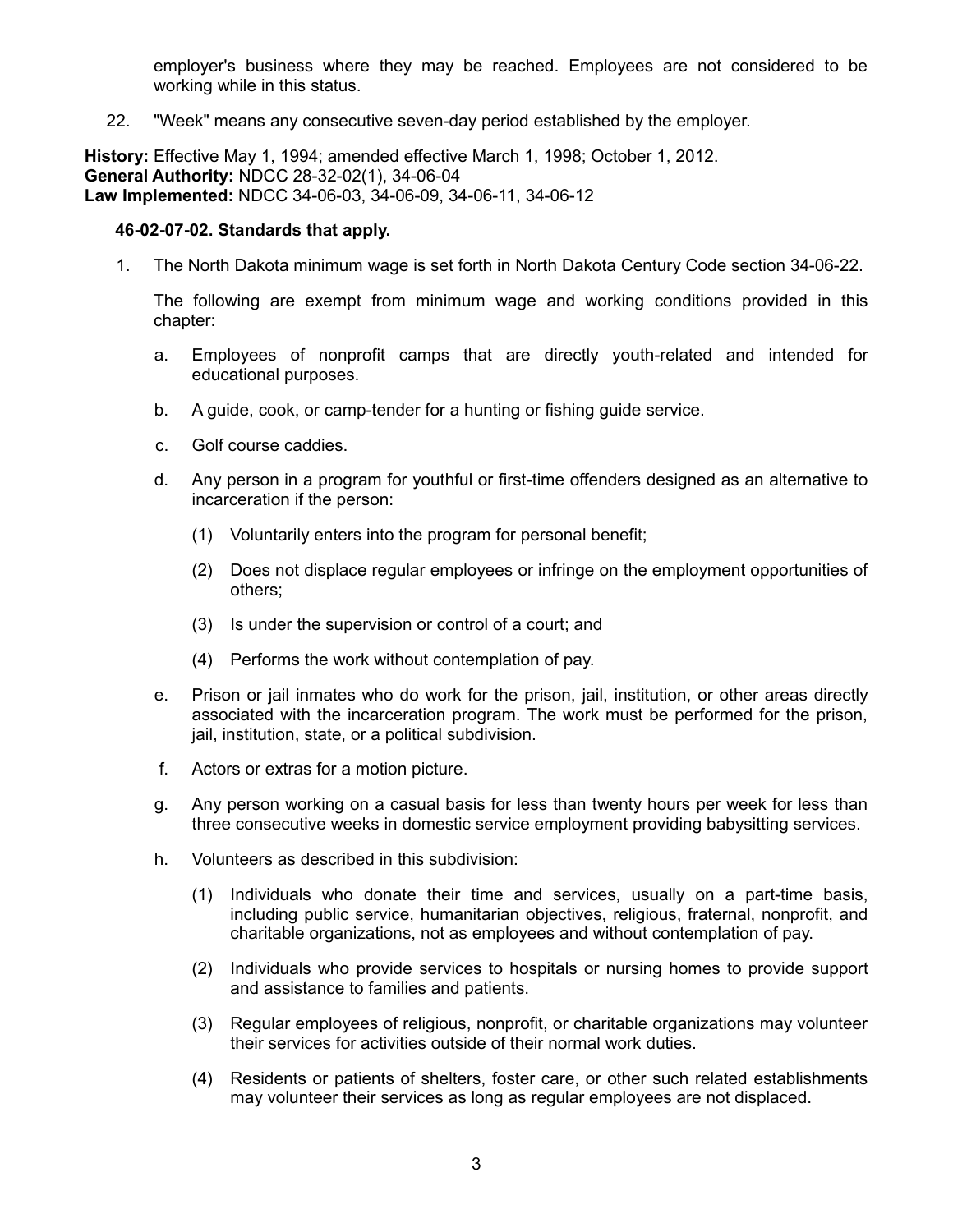- i. Student trainees meeting the following six criteria:
	- (1) The training is similar to that in a vocational school.
	- (2) The training is clearly for the benefit of the trainee.
	- (3) The trainee does not displace regular employees.
	- (4) The employer derives no immediate benefit.
	- (5) The trainee is not entitled to a job.
	- (6) The trainee is not entitled to wages.
- 2. The commissioner may issue subminimum wages for students enrolled in vocational education or related programs as long as the wage is not below eighty-five percent of the current state minimum wage.

The process for granting subminimum wages for students includes:

- a. The student must complete the application for subminimum wage certificate for vocational education students (SFN 51370). The application (SFN 51370) includes: the employee's name, address, and signature; the employer's name, type of business, address, and signature; a description of the job; the pay rate; the vocational education instructor's signature.
- b. Upon receipt of the application the commissioner may issue a license to pay a subminimum wage to the employee for not more than one year.
- 3. The process for granting subminimum wages to individuals with disabilities in accordance with North Dakota Century Code section 34-06-15 includes:
	- a. The disabled worker must complete the application for subminimum wage certificate for individuals with disabilities (SFN 51371). The application (SFN 51371) includes: the employee's name, address, and signature; the employer's name, type of business, address, and signature; a description of the job; the prevailing wage; the proposed pay rate; and an analysis of the employee's productive capacity. A physician's signed verification of the disability in relationship to the job duties or existing supporting evidence of the disability must be provided.
	- b. In order to be paid less than the minimum wage, documentation of the employee's commensurate wage rate must be provided to the commissioner and maintained by the employer. Commensurate wages are determined by assessing nondisabled worker productivity, the prevailing wage rate for the same or similar work, and an evaluation of the worker's own efficiency.
	- c. Upon receipt of the application and documentation the commissioner may issue a license to pay a subminimum wage to the employee for not more than one year.
	- d. The worker's commensurate wage rate must be reevaluated by the employer every six months and adjusted accordingly; the employer must maintain all documentation.

The commissioner may issue a special license to pay less than the minimum wage to nonprofit community rehabilitation programs for the handicapped under North Dakota Century Code section 34-06-15. Those programs must conduct a recognized program for rehabilitation for handicapped workers or provide paid employment for such workers or other occupational rehabilitative activity of an educational or learning nature. Special licenses to these programs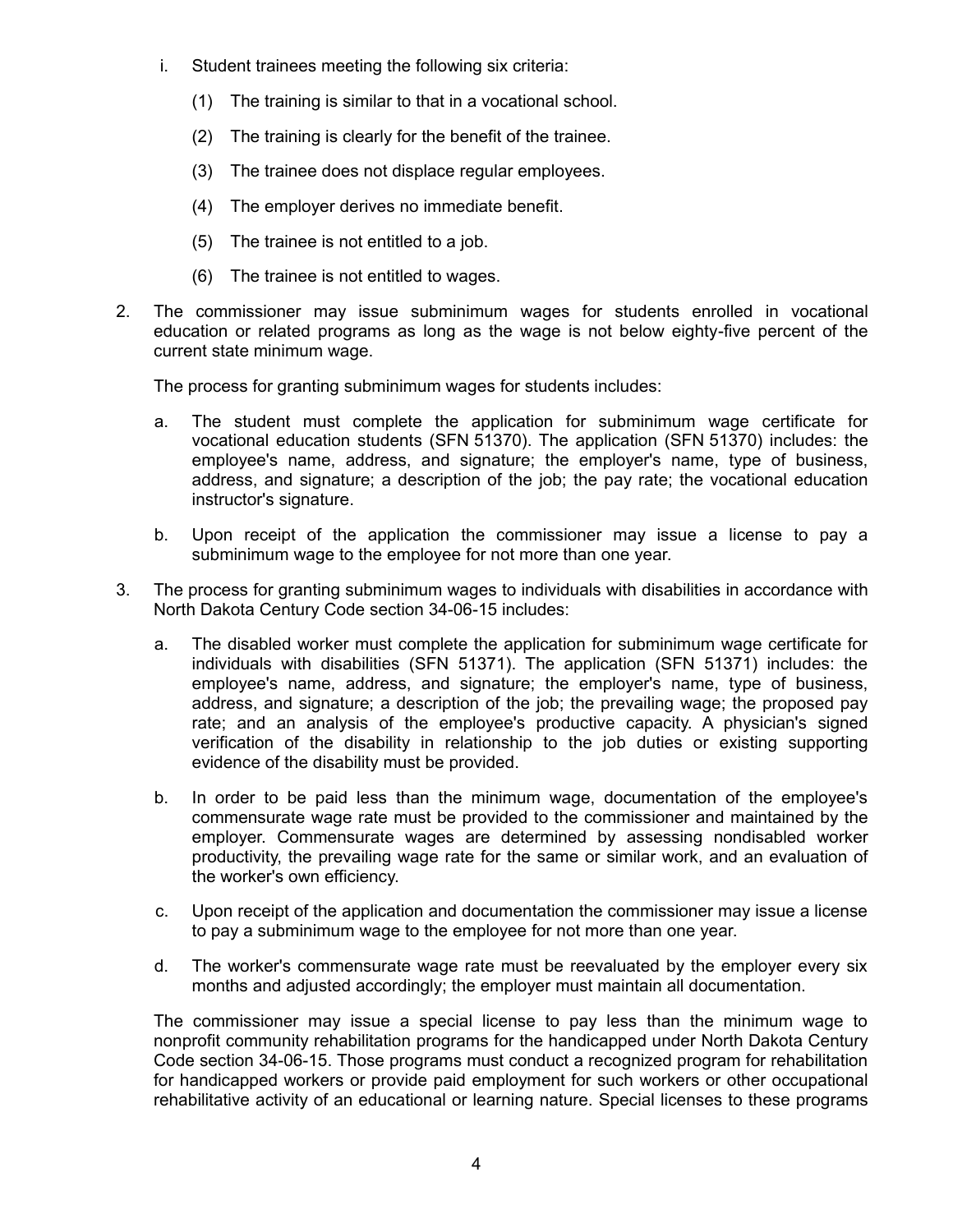may be issued after the commissioner receives a copy of the application and license from the commensurate federal program for employment of disabled workers under special certificates.

- 4. Overtime pay must be paid at one and one-half times the regular rate of pay to any employee for hours worked in excess of forty hours in any one week. Paid holidays, paid time off, or sick leave are not counted in computing overtime hours. Overtime is computed on a weekly basis regardless of the length of the pay period. Hours worked may not be averaged over the pay period or used to offset shorter weeks. Employees working more than one job under the control of the same employer must have all hours worked counted toward overtime. Individuals employed as drivers by taxicab companies must be compensated at one and one-half times the regular rate of pay for all hours worked in excess of fifty hours in any one week. Hospitals and residential care establishments may adopt, by agreement with their employees, a fourteen-day overtime period in lieu of the usual seven-day workweek, if the employees are paid at least time and one-half their regular rate for hours worked over eight in a day or eighty in a fourteen-day work period. The following types of employment are exempt from the overtime provisions of this subsection:
	- a. Any employee employed in a bona fide executive, administrative, or professional capacity.
	- b. Any employee engaged in an agricultural occupation.
	- c. Any employee spending at least fifty-one percent of the employee's work time providing direct care to clients of a shelter, foster care, or other such related establishment whose primary responsibilities are to provide temporary shelter, crisis intervention, prevention, education, and fellowship.
	- d. Any employee employed in domestic service who resides in the household in which employed.
	- e. A straight commission salesperson in retail automobile, trailer, boat, aircraft, truck, or farm implement dealerships unless that salesperson is required to be on the premises for more than forty hours per week.
	- f. Computer professionals exercising discretion and independent judgment when designing, developing, creating, analyzing, testing, or modifying computer programs or who are paid hourly at a rate of at least twenty-seven dollars and sixty-three cents.
	- g. Any employee who is customarily and regularly engaged away from the employer's premises for the purpose of making sales or taking orders. Work unrelated to outside sales may not exceed twenty percent of the hours worked in the week for the exemption to apply.
	- h. Mechanics paid on a commission basis off a flat rate schedule.
	- i. An employee of a retail establishment if the employee's regular rate of pay exceeds 1.5 times the minimum hourly rate applicable if more than half of the employee's compensation for a period of not less than one month is derived from commission on goods or services sold.
	- j. Any employee employed as an announcer, news editor, or chief engineer by a radio or television station.
	- k. Artistic professions which are original and creative in nature or where the work is dependent upon the invention, imagination, or talent of the employee, such as: editors, columnists, critics, publishers, cartoonists, graphic artists, musicians, composers, conductors, soloists, novelists, writers, and actors.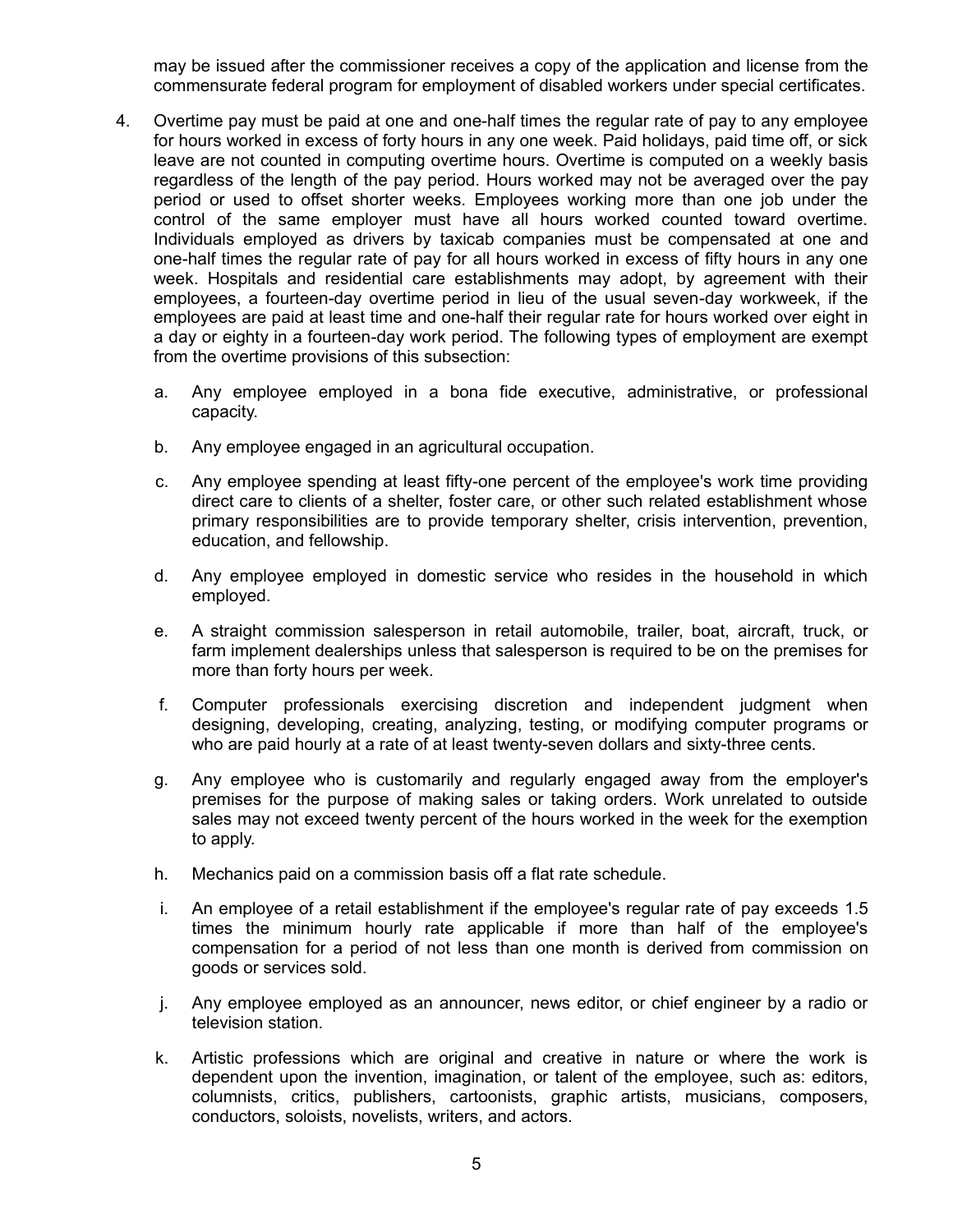- l. Motor carrier: Any employee exempted by section 13(b)(1), (2), and (3) of the Fair Labor Standards Act [29 U.S.C. 213(b)(1), (2), and (3)] from section 7 of the Fair Labor Standards Act [29 U.S.C. 207], as applied to covered employees of motor common, contract, and private carriers specified by the Motor Carriers Act [49 U.S.C. 3102].
- m. Teachers, instructors, tutors, and lecturers engaged in teaching in a school or educational system.
- n. A highly compensated employee.
- 5. A minimum thirty-minute meal period must be provided in each shift exceeding five hours when there are two or more employees on duty. Employees may waive their right to a meal period upon agreement with the employer. Employees do not have to be paid for meal periods if they are completely relieved of their duties and the meal period is ordinarily thirty minutes in length. The employee is not completely relieved if required to perform any duties during the meal period. Collectively bargained agreements will prevail over this provision.
- 6. Attendance at lectures, meetings, training programs, and similar activities need not be counted as working time if all the following four criteria are met:
	- a. Attendance is outside of the employee's regular working hours.
	- b. Attendance is in fact voluntary.
	- c. The course, lecture, or meeting is not directly related to the employee's job.
	- d. The employee does not perform any productive work during such attendance.

Training or education mandated by the state, federal government, or any political subdivision for a specific occupation need not be counted as work time.

- 7. Ordinary travel from home to work need not be counted as work time. Special and unusual one-day assignments performed for the employer's benefit and at the employer's request is work time for the employee regardless of driver or passenger status. Travel away from home is work time when performed during the employee's regular working hours. Time spent traveling on nonworking days during regular working hours is work time. The time spent as a passenger on an airplane, train, bus, or automobile after normal working hours is not work time. The driver of a vehicle is working at anytime when required to travel by the employer. Travel time from jobsite to jobsite, or from office to jobsite, is work time to be compensated. Activities which are merely incidental use of an employer-provided vehicle for commuting home to work are not considered part of the employee's principal activity and therefore need not be counted as work time.
- 8. Standby time on the employer's premises, or "on call" as in an engaged to wait manner is work time to be compensated. Waiting to be engaged is not required to be compensated as work time.
- 9. If an employee is required to be on duty for twenty-four hours or more, the employer and the employee may agree to exclude bona fide meal periods and bona fide regularly scheduled sleeping periods of not more than eight hours from hours worked, provided adequate sleeping facilities are furnished by the employer and the employee can usually enjoy an uninterrupted sleep. If the sleeping period is more than eight hours, only eight hours will be deducted from hours worked. If the sleeping period is interrupted by a call to duty, the interruption must be counted as hours worked. If the period is interrupted to such an extent that the employee cannot get a reasonable night's sleep, the entire period must be counted as work time.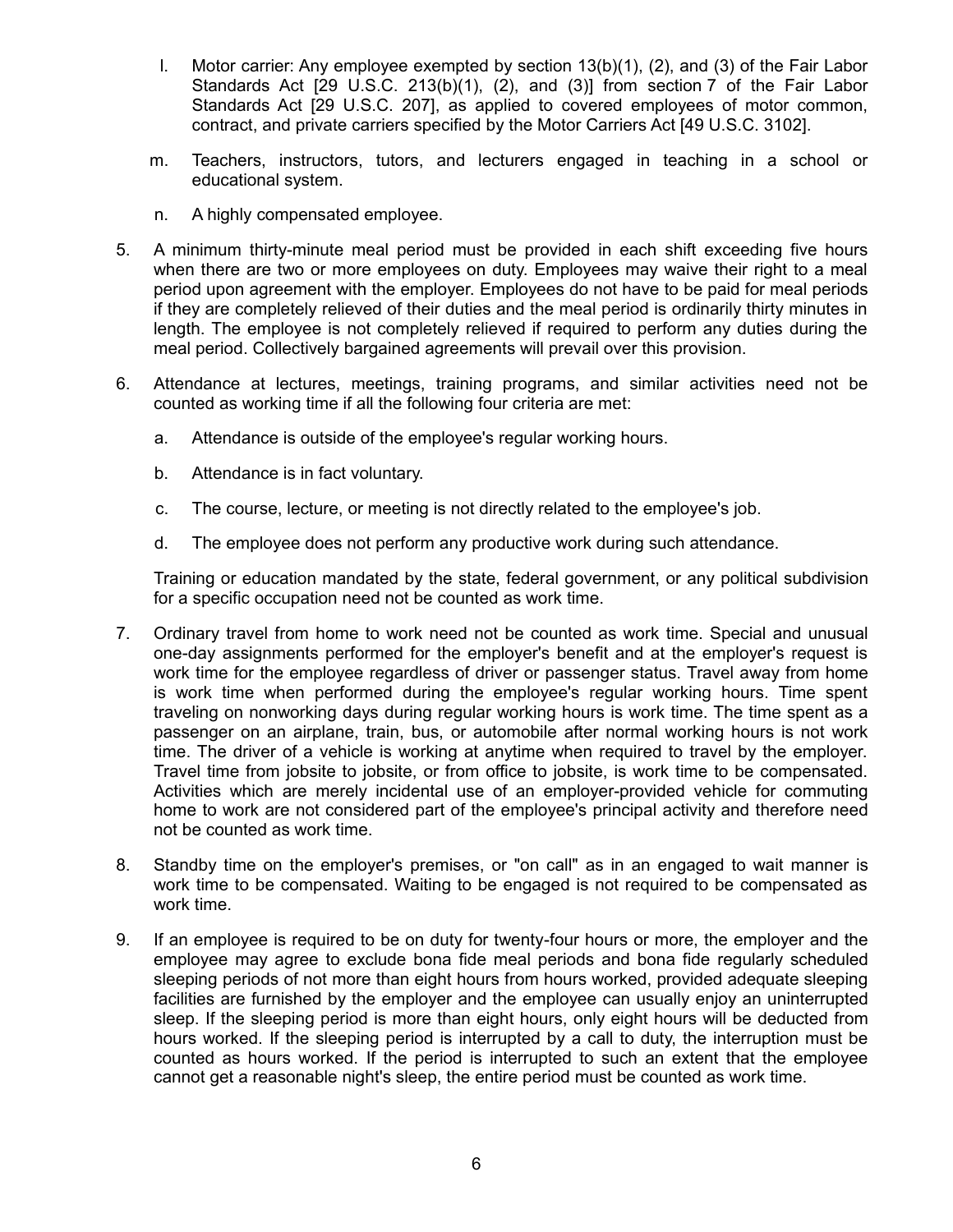10. Recordkeeping: Every employer must furnish to an employee each pay period a check stub or pay voucher that indicates hours worked, the rate of pay, required state and federal deductions, and authorized deductions.

Time clocks: Time clocks are not required. If used, the employer may round the time to the nearest five minutes or quarter hour using the total minutes for the day as long as the employee over a period of time is paid for all the time the employee has actually worked.

Employees who voluntarily clock in before their regular starting time or remain after closing time do not have to be compensated provided that no work is performed.

- 11. An employer may require an employee to purchase uniforms if the cost of such uniforms does not bring that employee's wage below the hourly minimum wage for all hours worked during that pay period.
- 12. Paid time off includes annual leave, earned time, personal days, or any other provisions of the employment relationship intended to provide compensation as vacation. Provisions where employees earn time off and the employees can use the days for any purpose, are paid time off unless separate arrangements are made for sick leave.

Paid time off, once earned or awarded, is considered wages upon separation from employment. If the paid time off is available for use at the time of separation from employment, the employer must pay the employee for that time at the regular rate of pay earned by the employee prior to separation.

No employment contract or policy may provide for forfeiture of earned paid time off upon separation. An employment contract or policy may require an employee to take vacation by a certain date or lose the vacation (use it or lose it), provided that the employee is given a reasonable opportunity to take the vacation. The employer must demonstrate that the employee had notice of such contract or policy provision.

- 13. The reasonable value not exceeding the employer's actual cost of board, lodging, and other facilities customarily furnished by the employer for the employee's benefit may be treated as part of the wages, up to a maximum of eighteen dollars per day, if agreed to by a written agreement and if the employee's acceptance of facilities is in fact voluntary.
- 14. The common law test provided in subdivisions a and b of subsection 5 of section 27-02-14-01 will be used to determine whether or not an individual may be considered an employee or an independent contractor.
- 15. Earned bonus: An earned bonus is an amount paid in addition to a salary, wage, or commission. An earned bonus is compensable when an employee performs the requirements set forth in a contract or an agreement between the parties.

Earned commission: A commission is a fee or percentage given for compensation to an individual for completion of a sale, service, or transaction. Upon separation from employment, the past practices, policies, and entire employment relationship will be used to determine if the commission is earned and compensable.

16. The department will use the past practices, policies, and entire employment relationship in wage claim determinations.

**History:** Effective May 1, 1994; amended effective October 1, 1996; September 1, 1997; March 1, 1998; July 24, 2007; October 1, 2012. **General Authority:** NDCC 28-32-02(1), 34-06-04 **Law Implemented:** NDCC 34-06-03, 34-06-09, 34-06-11, 34-06-12, 34-06-15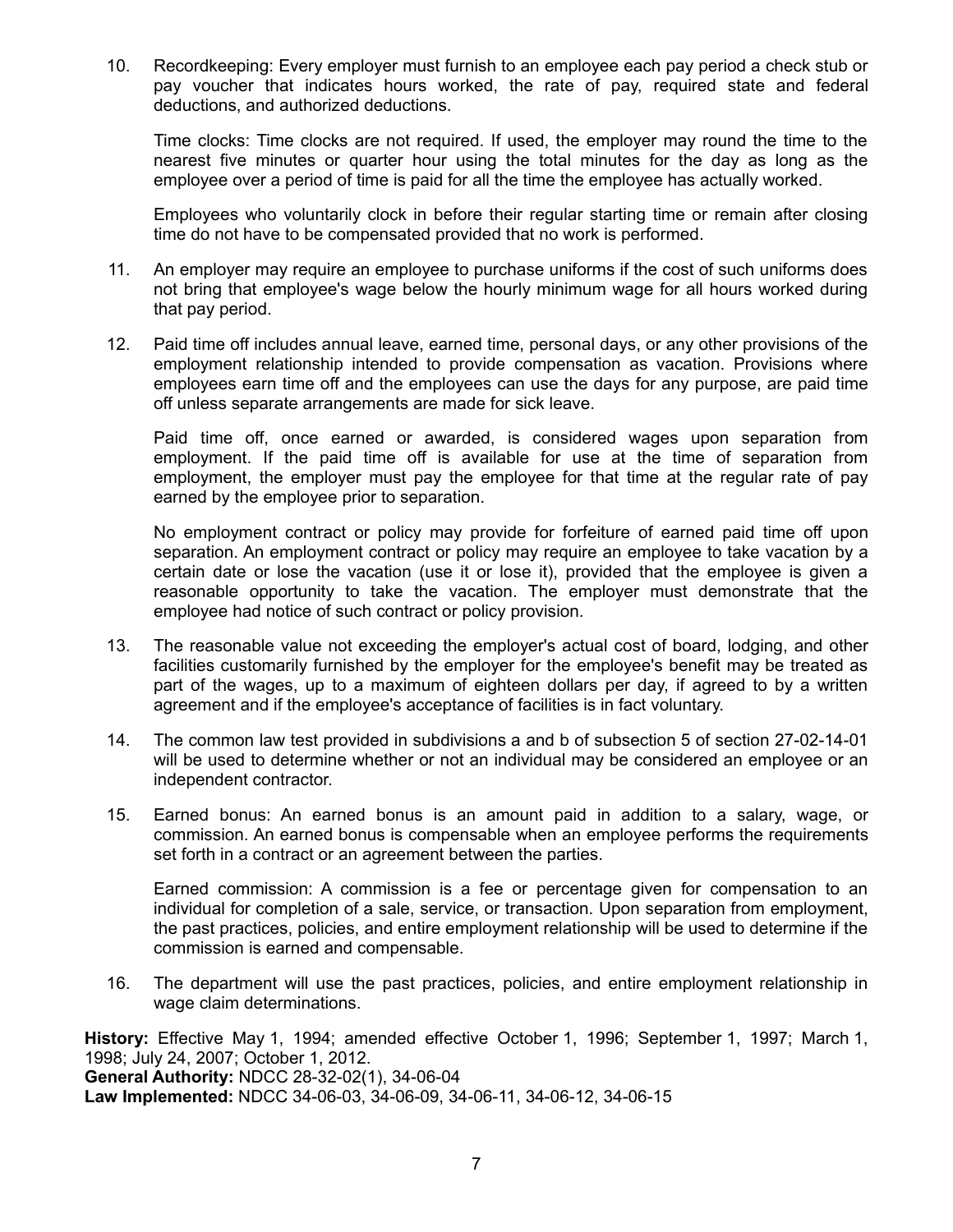### **46-02-07-03. Additional standards that apply to service and nonprofit industries.**

- 1. A tip credit of thirty-three percent of the minimum wage may be allowed for tipped employees. The employer may consider tips as part of wages, but such a tip credit must not exceed thirty-three percent of the minimum wage. The employer who elects to use the tip credit provision must inform the employee in advance and must maintain written records showing that the employee receives at least the minimum wage when direct wages and the tip credit allowance are combined.
- 2. Tip pooling is allowed only among the tipped employees. A vote of tipped employees to allow tip pooling must be taken, and fifty percent plus one of all tipped employees must approve it. The employer must maintain a written record of each vote on tip pooling, including names of employees voting and the vote totals. A vote on whether to pool tips is required if requested by fifty-one percent or more of the tipped employees. The tipped employees shall provide documentation verifying the request. Time spent in meetings called by the employees exclusively for tip issues is not work time.
- 3. Tipped employees employed in the nonprofit gaming industry means all employees who are employed as gaming attendants by a gaming organization licensed under North Dakota Century Code section 53-06.1-03.
	- a. Gaming sites that regularly have four or fewer tipped employees on duty can require tip pooling among all tipped employees at the site.
	- b. A gaming organization licensed under North Dakota Century Code section 53-06.1-03 may require tip pooling by blackjack (twenty-one) dealers at an authorized site as provided in North Dakota Century Code section 53-06.1-10. This tip pooling requirement only pertains to any employee, pit boss, or supervisor when actually dealing blackjack (twenty-one).
	- c. Pit bosses or supervisors at gaming sites are not tipped employees and cannot be part of the tip pool when performing functions of those positions other than dealing blackjack (twenty-one).

**History:** Effective May 1, 1994; amended effective October 1, 1996; September 1, 1997; March 1, 1998.

**General Authority:** NDCC 28-32-02(1), 34-06-04 **Law Implemented:** NDCC 34-06-03, 34-06-09, 34-06-11, 34-06-12

### **46-02-07-04. Additional standards that apply to government entities.**

- 1. Any two individuals employed by the state or any political subdivision in any occupation may agree to substitute for one another during scheduled work hours in performance of work in the same capacity. The hours worked shall be excluded by the employer in the calculation of the hours for which the substituting employee would otherwise be entitled to overtime. If one employee works for another, each employee will be credited as if that employee had worked that employee's normal schedule. In order to qualify an agreement between individuals employed by the agency the agreement must be approved by the agency. The agency approval must be prior to the work being done. Each employee must be free to refuse to participate. The employee's decision to participate is valid only if freely made without coercion from the employer. A public agency that employs individuals who substitute or "trade time" under this section is not required to keep a record of the hours of the substitute work. This subsection must be interpreted in accordance with 29 CFR 553.31, as amended.
- 2. A state or political subdivision employee, solely at the employee's own option, may work occasionally or sporadically on a part-time basis for the same agency in a different capacity